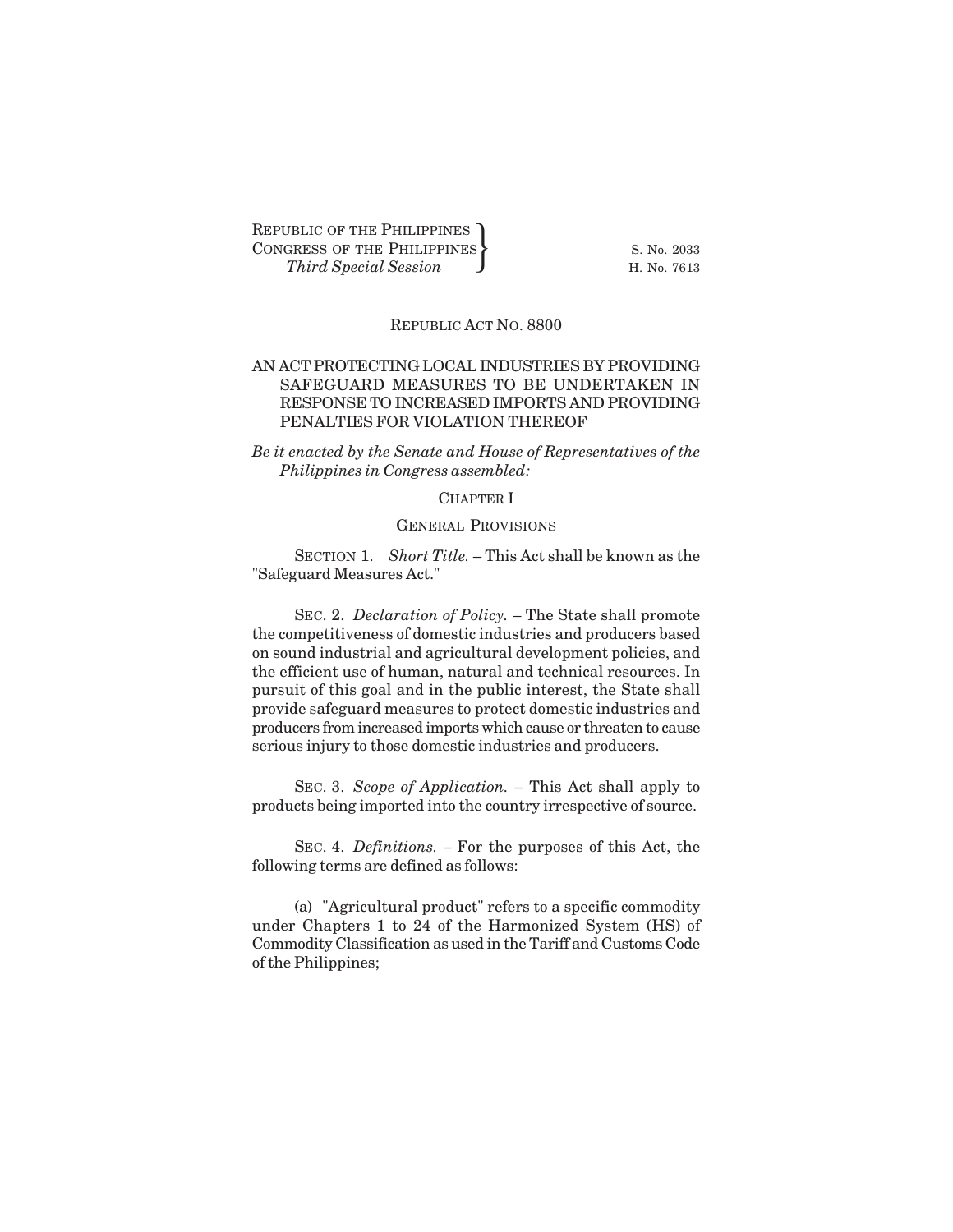(b) "Commission" shall refer to the Tariff Commission;

(c) "Consumers" shall refer to natural persons or organized consumer groups who are purchasers, lessees, recipients, or prospective purchasers, lessees, recipients of consumer products, services or credit;

(d) "Critical circumstances" shall mean circumstances where there is *prima facie* evidence that increased imports, whether absolute or relative to domestic production, are a substantial cause of serious injury or threat thereof to the domestic industry and that delay in taking action under this Act would cause damage to the industry that would be difficult to repair;

(e) "Directly competitive products" shall mean domesticallyproduced substitutable products;

(f) "Domestic industry" shall refer to the domestic producers, as a whole, of like or directly competitive products manufactured or produced in the Philippines or those whose collective output of like or directly competitive products constitutes a major proportion of the total domestic production of those products;

(g) "Interested parties" shall include domestic producers, consumers, importers and exporters of the products under consideration;

(h) "Like product" shall mean a domestic product which is identical, i.e., alike in all respects to the imported product under consideration, or in the absence of such a product, another domestic product which, although not alike in all respects, has characteristics closely resembling those of the imported product under consideration;

(i) "Market access opportunity" shall mean the percentage of the total annual volume of imports of an agricultural product to the corresponding total volume of domestic consumption of the said product in the country in the three (3) immediately preceding years for which data are available;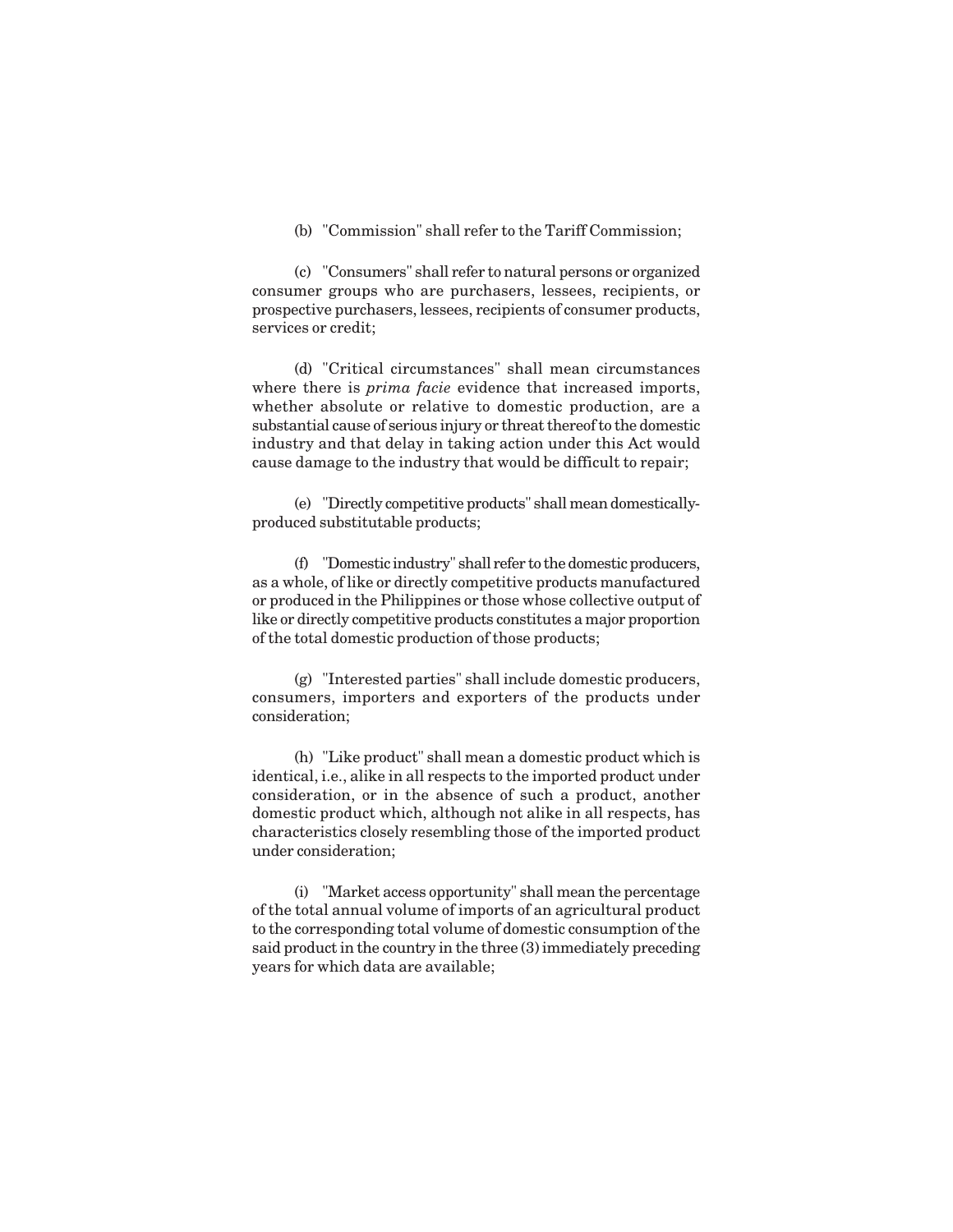(j) "Minimum Access Volume (MAV)" is the amount of imports of an agricultural product allowed to be imported into the country at a customs duty lower than the out-quota customs duty;

(k) "Positive adjustment to import competition" shall refer to the ability of the domestic industry to compete successfully with imports after the termination of any safeguard measure, or to the orderly transfer of resources to other productive pursuits; and to the orderly transition of dislocated workers in the industry to other productive pursuits;

(l) "Price difference" is the amount obtained after subtracting the c.i.f. import price from the trigger price;

(m) "Product" refers to articles, commodities or goods;

(n) "Secretary" shall refer to either the Secretary of the Department of Trade and Industry in the case of non- agricultural products or the Secretary of the Department of Agriculture in the case of agricultural products;

(o) "Serious injury" shall mean a significant impairment in the position of a domestic industry after evaluation by competent authorities of all relevant factors of an objective and quantifiable nature having a bearing on the situation of the industry concerned, in particular, the rate and amount of the increase in imports of the product concerned in absolute and relative terms, the share of the domestic market taken by increased imports, changes in levels of sales, production, productivity, capacity utilization, profit and losses, and employment;

(p) "Substantial cause" means a cause which is important but not less than any other cause;

(q) "Threat of serious injury" shall be understood to mean serious injury that is imminent;

(r) "Trigger price" is the price benchmark for applying the special safeguard measure; and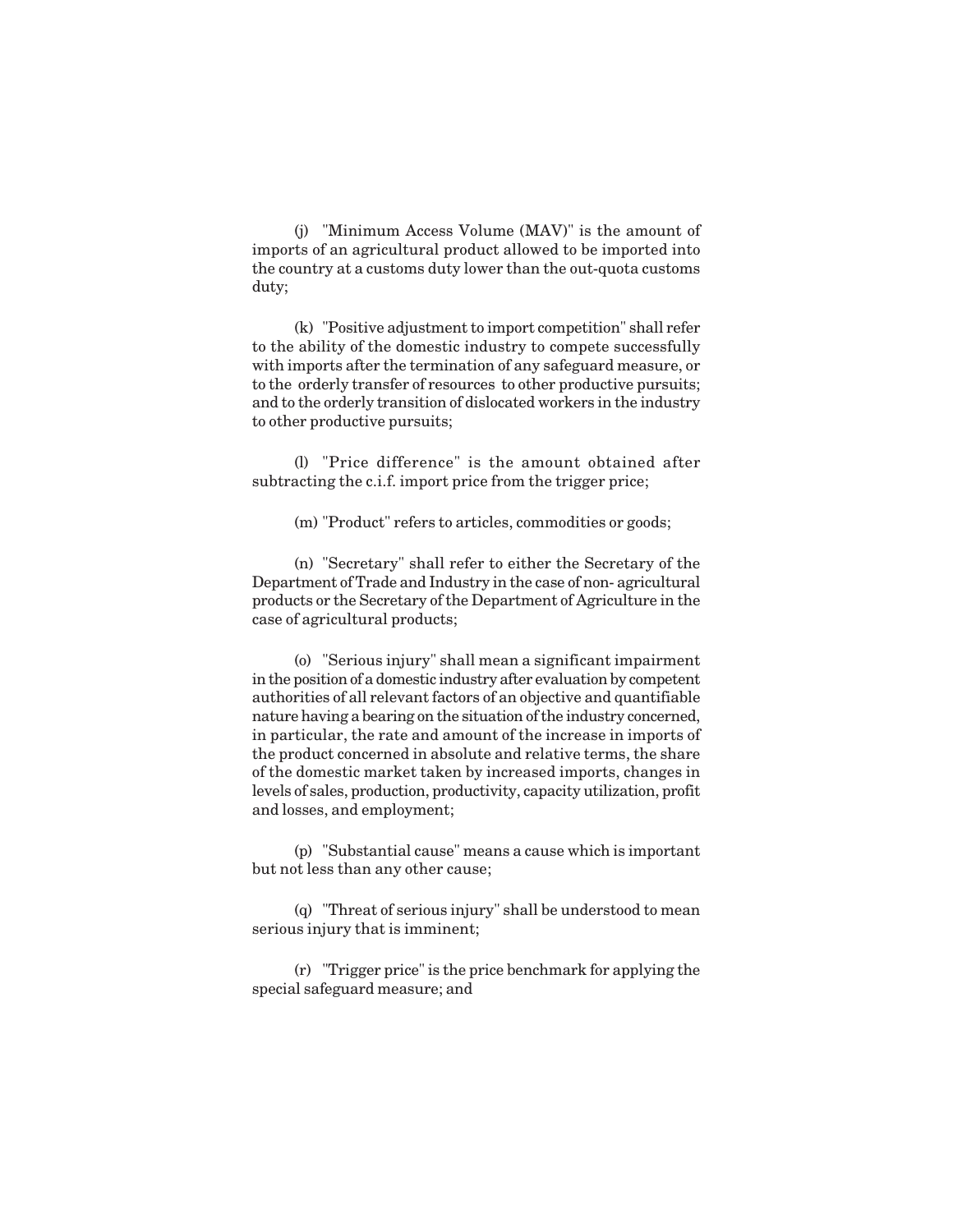(s) "Trigger volume" is the volume benchmark for applying the special safeguard measure.

#### CHAPTER II

### GENERAL SAFEGUARD MEASURE

SEC. 5. *Conditions for the Application of General Safeguard Measures. –* The Secretary shall apply a general safeguard measure upon a positive final determination of the Commission that a product is being imported into the country in increased quantities, whether absolute or relative to the domestic production, as to be a substantial cause of serious injury or threat thereof to the domestic industry; however, in the case of non-agricultural products, the Secretary shall first establish that the application of such safeguard measures will be in the public interest.

SEC. 6. *Initiation of Action Involving General Safeguard Measure.* – Any person, whether natural or juridical, belonging to or representing a domestic industry may file with the Secretary a verified petition requesting that action be taken to remedy the serious injury or prevent the threat thereof to the domestic industry caused by increased imports of the product under consideration.

The petition shall include documentary evidence supporting the facts that are essential to establish:

(1) an increase in imports of like or directly competitive products;

(2) the existence of serious injury or threat thereof to the domestic industry; and

(3) the causal link between the increased imports of the product under consideration and the serious injury or threat thereof.

The Secretary shall review the accuracy and adequacy of the evidence adduced in the petition to determine the existence of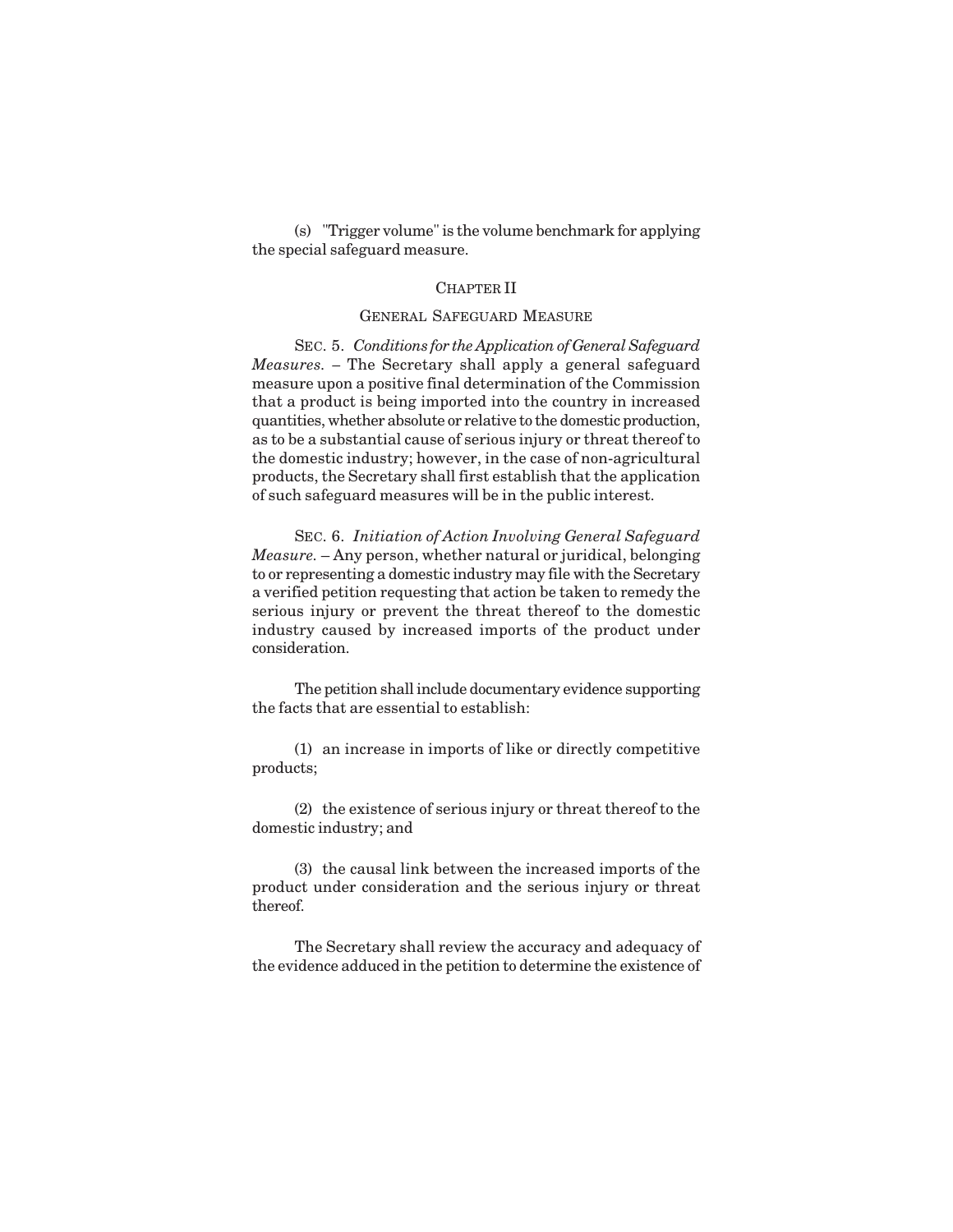a *prima facie* case that will justify the initiation of a preliminary investigation within five (5) days from receipt of the petition.

The Secretary may also initiate action upon the request of the President; or a resolution of the House or Senate Committee on Agriculture, or House or Senate Committee on Trade and Commerce.

In the absence of such a petition, the Secretary may, *motu proprio,* initiate a preliminary safeguard investigation if there is evidence that increased imports of the product under consideration are a substantial cause of, or are threatening to substantially cause, serious injury to the domestic industry.

The Secretary may extend legal, technical and other assistance to the concerned domestic producers and their organizations at all stages of the safeguard action.

SEC. 7. *Preliminary Determination. –* Not later than thirty (30) days from receipt of the petition or a *motu proprio* initiation of the preliminary safeguard investigation, the Secretary shall, on the basis of the evidence and submission of the interested parties, make a preliminary determination that increased imports of the product under consideration are a substantial cause of, or threaten to substantially cause, serious injury to the domestic industry. In the process of conducting a preliminary determination, the Secretary shall notify the interested parties and shall require them to submit their answers within five (5) working days from receipt of such notice. The notice shall be deemed received five (5) working days from the date of transmittal to the respondent or appropriate diplomatic representative of the country of exportation or origin of the imported product under consideration.

When information is not applied within the above time limit set by the Secretary or if the investigation is significantly impeded, decision will be based on the facts derived from the evidence at hand.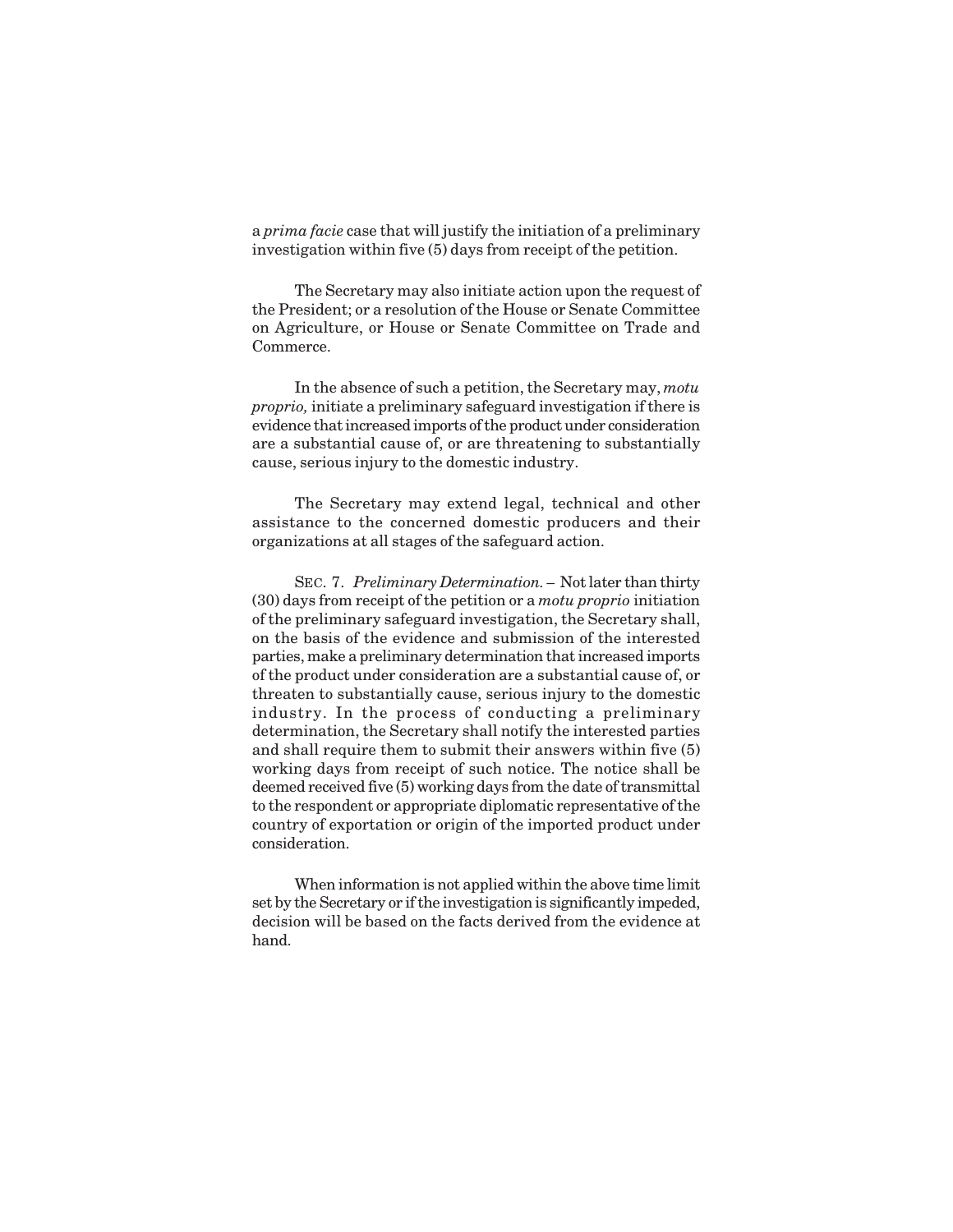Upon a positive preliminary determination that increased importation of the product under consideration is a substantial cause of, or threatens to substantially cause, serious injury to the domestic industry, the Secretary shall, without delay, transmit its records to the Commission for immediate formal investigation.

SEC. 8. *Provisional Measures.* – In critical circumstances where a delay would cause damage which would be difficult to repair, and pursuant to a preliminary determination that increased imports are a substantial cause of, or threaten to substantially cause, serious injury to the domestic industry, the Secretary shall immediately issue, through the Secretary of Finance, a written instruction to the Commissioner of Customs authorizing the imposition of a provisional general safeguard measure.

Such measure shall take the form of a tariff increase, either *ad valorem* or specific, or both, to be paid through a cash bond set at a level sufficient to redress or prevent injury to the domestic industry: *Provided, however,* That in the case of agricultural products where the tariff increase may not be sufficient to redress or to prevent serious injury to the domestic producer or producers, a quantitative restriction may be set. The cash bond shall be deposited with a government depository bank and shall be held in trust for the importer who posted the bond. The duration of the provisional measure shall not exceed two hundred (200) days from the date of imposition during which period the requirements of the subsequent sections of this Act on the initiation of a formal investigation, notification and consultation shall have been met: *Provided,* That the duration of any provisional measure shall be counted as part of the initial period and any extension of the imposition of the definitive final safeguard measure.

When the provisional safeguard measure is in the form of a tariff increase, such increase shall not be subject or limited to the maximum levels of tariff as set forth in Section 401 (a) of the Tariff and Customs Code of the Philippines.

SEC. 9. *Formal Investigation. –* Within five (5) working days from receipt of the request from the Secretary, the Commission shall publish the notice of the commencement of the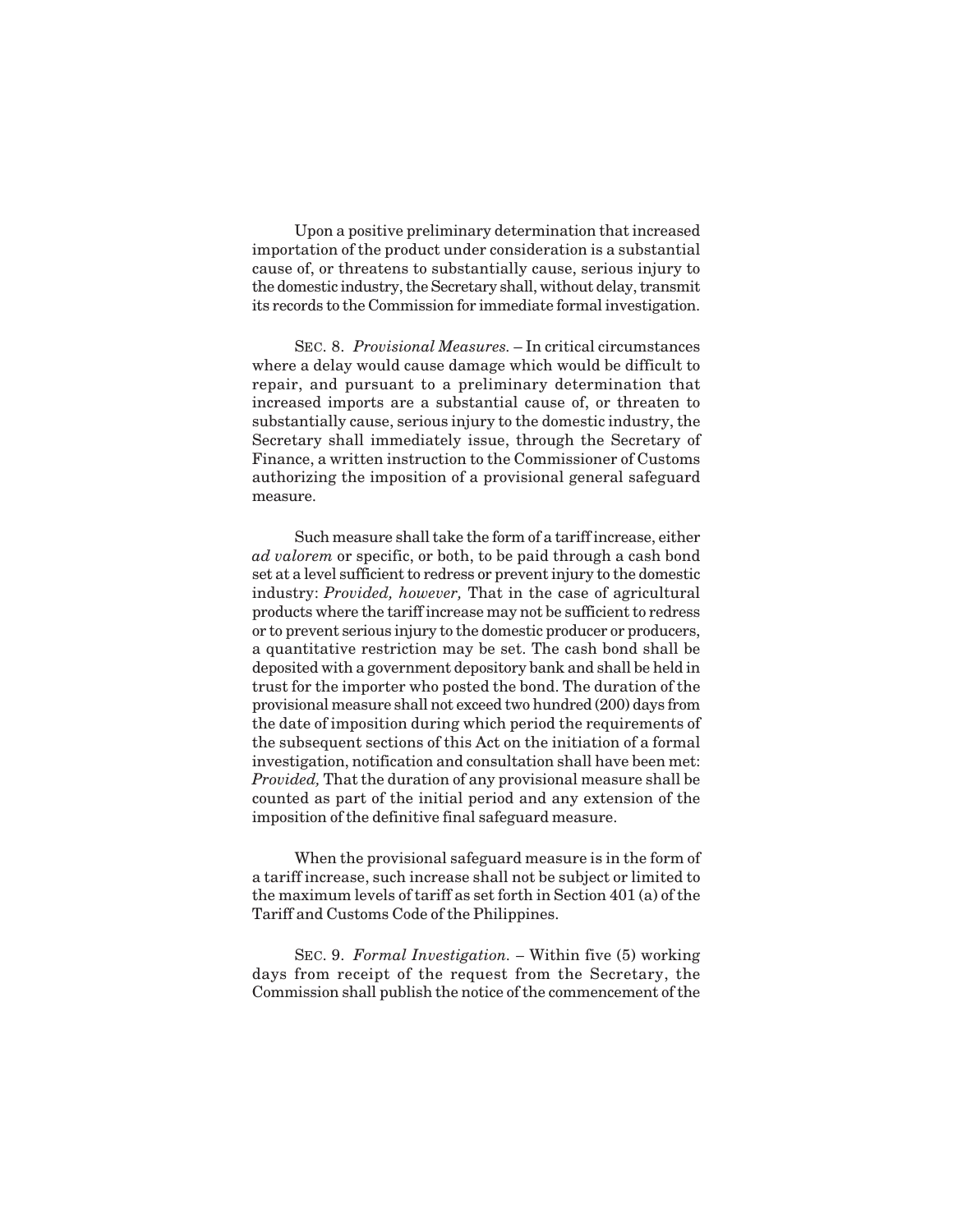investigation and public hearings which shall afford interested parties and consumers an opportunity to be present, or to present evidence, to respond to the presentation of other parties and consumers, and otherwise be heard. Evidence and positions with respect to the importation of the subject article shall be submitted to the Commission within fifteen (15) days after the initiation of the investigation by the Commission.

The Commission shall complete its investigation and submit its report to the Secretary within one hundred twenty (120) calendar days from receipt of the referral by the Secretary, except when the Secretary certifies that the same is urgent, in which case the Commission shall complete the investigation and submit the report to the Secretary within sixty (60) days.

SEC. 10. *Inspection of Evidence.* – The Commission shall make available for inspection by interested parties, copies of all evidence submitted on or before the relevant due date: *Provided, however,* That any information which is by nature confidential or which is provided on a confidential basis, shall, upon cause being shown, not be disclosed without permission of the party submitting it. Parties providing confidential information may be requested to furnish non-confidential summaries thereof or if such parties indicate that such information cannot be summarized, the reasons why a summary cannot be provided: *Provided, further,* That if the Commission finds that a request for confidentiality is not warranted and if that party concerned is either unwilling to make the information public or to authorize its disclosure in generalized or summary form, the Commission may disregard such information unless it can be demonstrated to its satisfaction from appropriate sources that the information is correct.

SEC. 11. *Adjustment Plan.* – In the course of its investigation, the Commission shall issue appropriate notice to representatives of the concerned domestic industry or other parties, to submit an adjustment plan to import competition, within fortyfive (45) days upon receipt of the notice, except when the Secretary certifies that the same is urgent, in which case the adjustment plan must be submitted within thirty (30) days.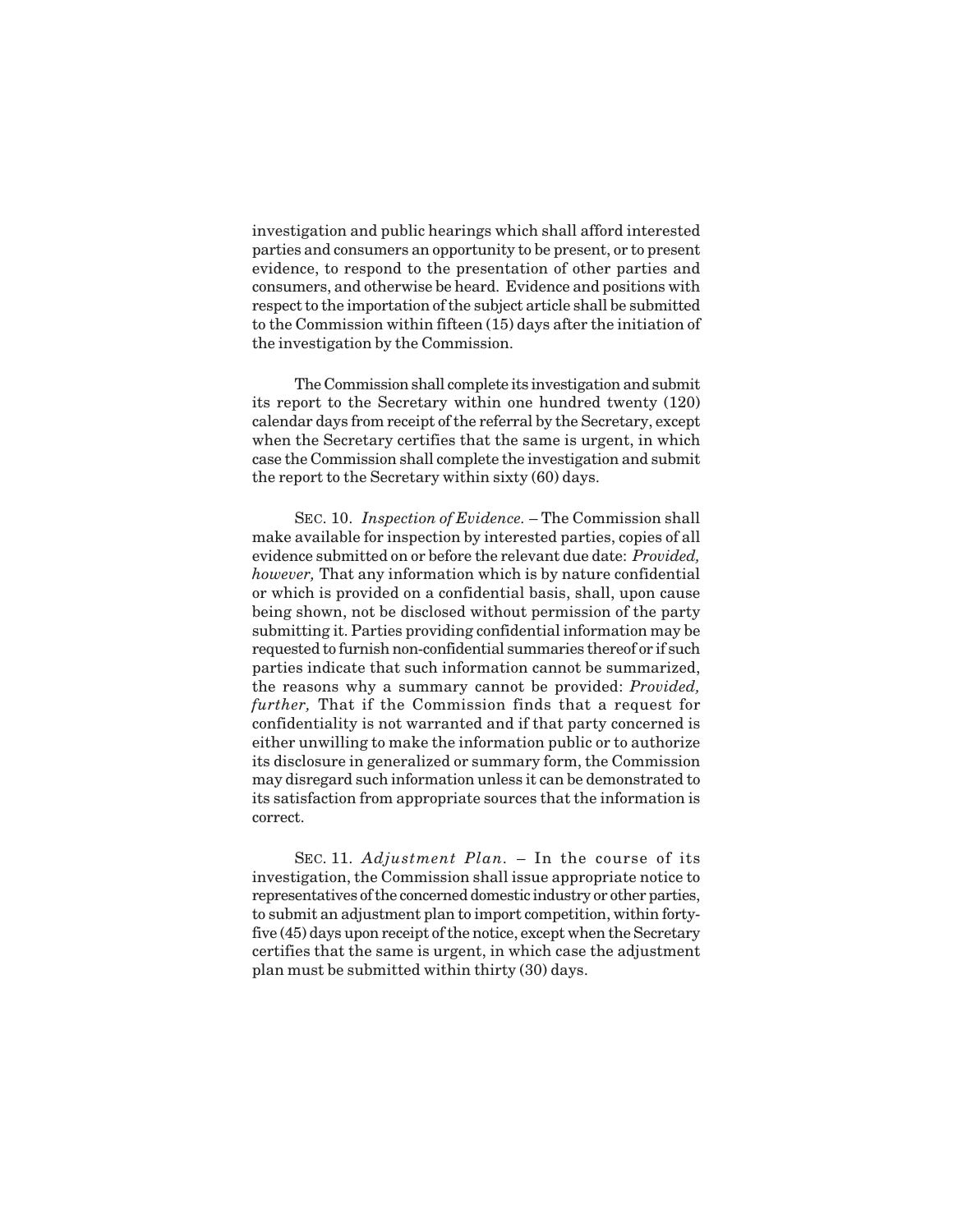If the Commission makes an affirmative determination of injury or threat thereof, individual commitments regarding actions such persons and entities intend to take to facilitate positive adjustment to import competition shall be submitted to the Commission by any (a) firm in the domestic industry, (b) certified or recognized union or group of workers in the domestic industry, (c) local community, (d) trade association representing the domestic industry or (e) other person or group of persons.

SEC. 12. *Determination of Serious Injury or Threat Thereof.* – In reaching a positive determination that the increase in the importation of the product under consideration is causing serious injury or threat thereof to a domestic industry producing like products or directly competitive products, all relevant factors having a bearing on the situation of the domestic industry shall be evaluated. These shall include, in particular, the rate and amount of the increase in imports of the products concerned in absolute and relative terms, the share of the domestic market taken by the increased imports, and changes in the level of sales, production, productivity, capacity utilization, profits and losses, and employment.

Such positive determination shall not be made unless the investigation demonstrates, on the basis of objective evidence, the existence of the causal link between the increased imports of the product under consideration and serious injury or threat thereof to the domestic industry. When factors other than increased imports are causing injury, such injury shall not be attributed to increased imports.

SEC. 13. *Adoption of Definitive Measures. –* Upon its positive determination, the Commission shall recommend to the Secretary an appropriate definitive measure, in the form of:

(a) An increase in, or imposition of, any duty on the imported product;

(b) A decrease in or the imposition of a tariff-rate quota (MAV) on the product;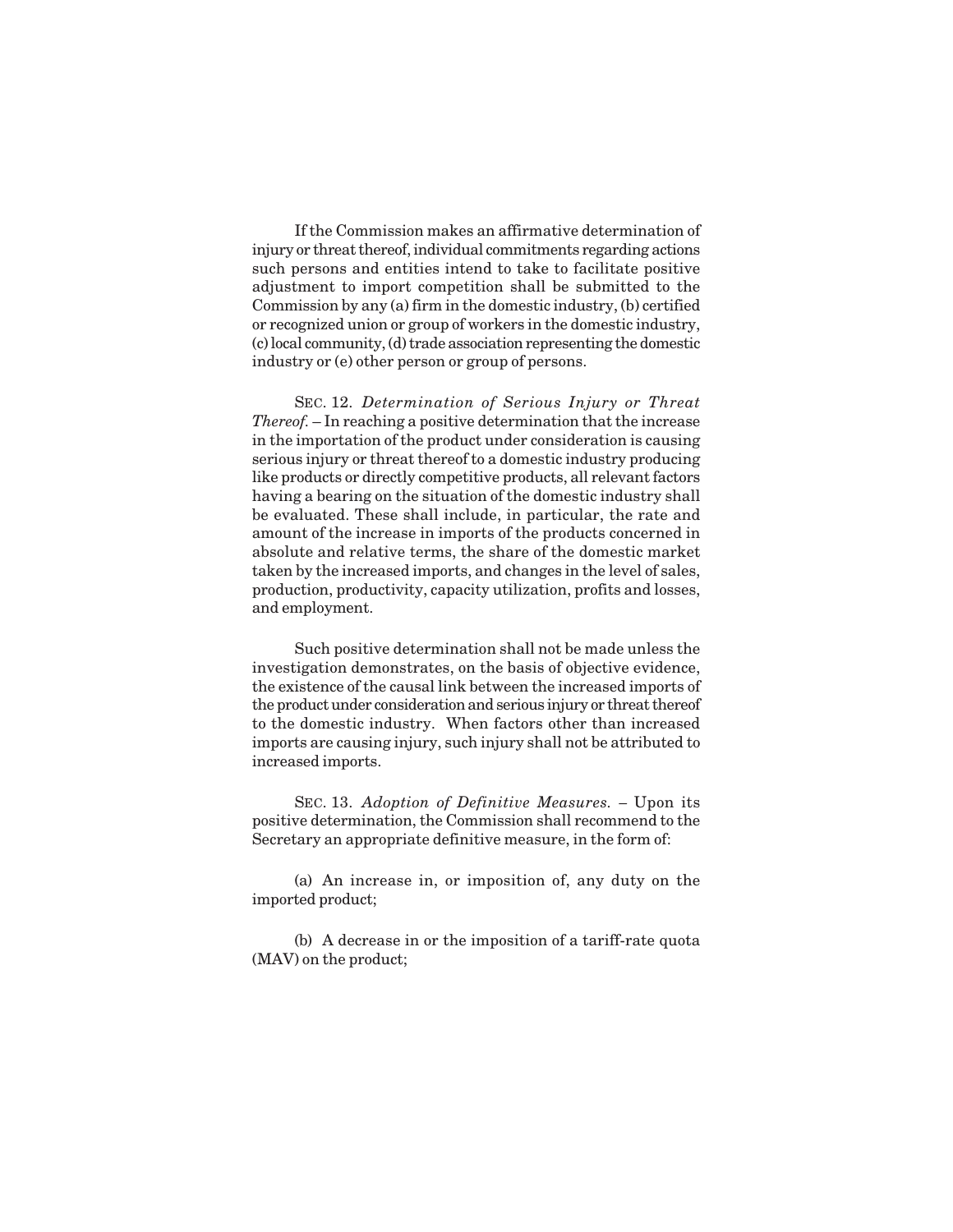(c) A modification or imposition of any quantitative restriction on the importation of the product into the Philippines;

(d) One or more appropriate adjustment measures, including the provision of trade adjustment assistance; and

(e) Any combination of actions described in subparagraphs (a) to (d).

The Commission may also recommend other actions, including the initiation of international negotiations to address the underlying cause of the increase of imports of the product, to alleviate the injury or threat thereof to the domestic industry, and to facilitate positive adjustment to import competition.

The general safeguard measure shall be limited to the extent of redressing or preventing the injury and to facilitate adjustment by the domestic industry from the adverse effects directly attributed to the increased imports: *Provided, however,* That when quantitative import restrictions are used, such measures shall not reduce the quantity of imports below the average imports for the three (3) preceding representative years, unless clear justification is given that a different level is necessary to prevent or remedy a serious injury.

A general safeguard measure shall not be applied to a product originating from a developing country if its share of total imports of the product is less than three percent (3%): *Provided, however,* That developing countries with less than three percent (3%) share collectively account for not more than nine percent (9%) of the total imports.

The decision imposing a general safeguard measure, the duration of which is more than one (1) year, shall be reviewed at regular intervals for purposes of liberalizing or reducing its intensity. The industry benefiting from the application of a general safeguard measure shall be required to show positive adjustment within the allowable period. A general safeguard measure shall be terminated where the benefiting industry fails to show any improvement, as may be determined by the Secretary.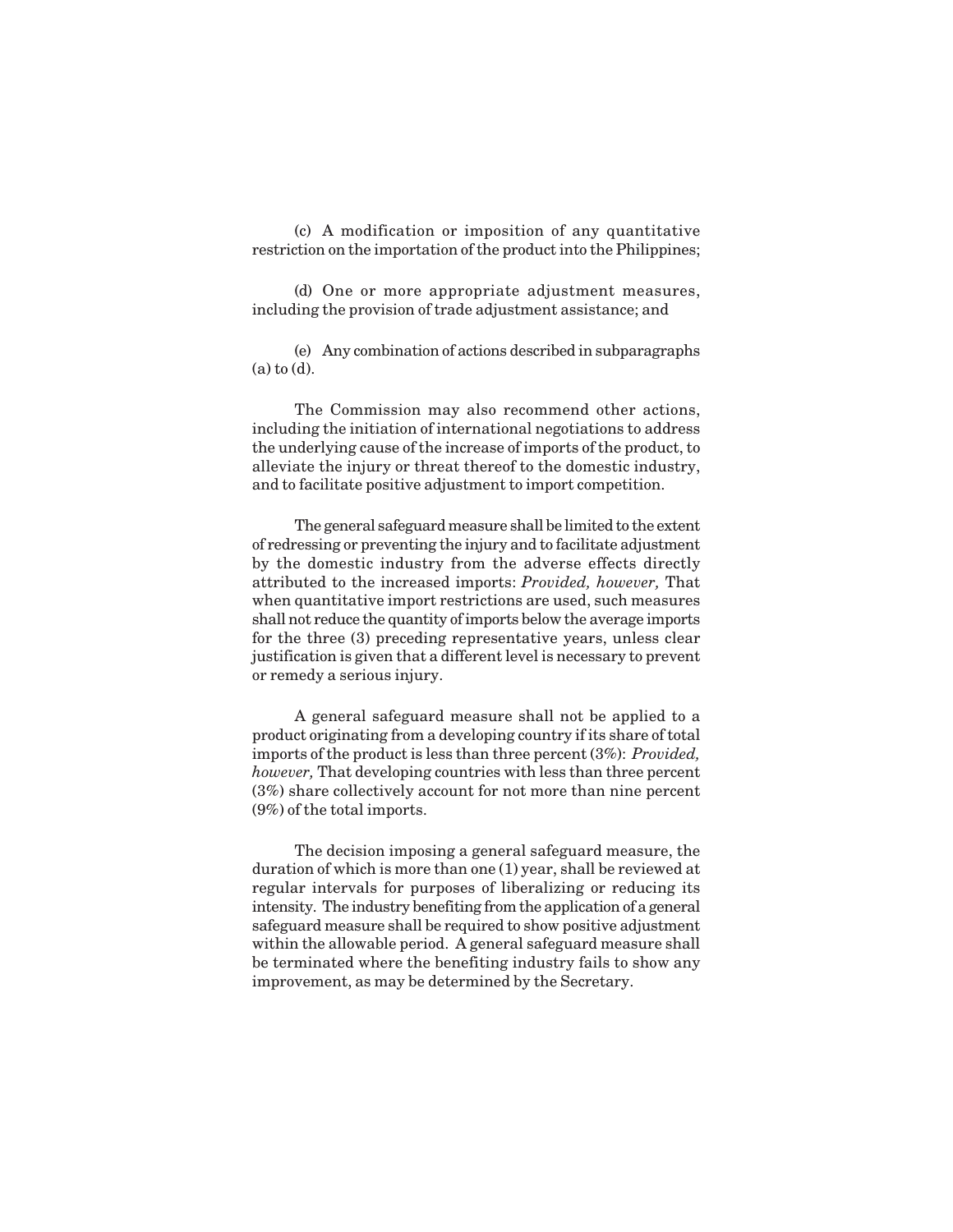The Secretary shall issue a written instruction to the heads of the concerned government agencies to implement the appropriate general safeguard measure as determined by the Secretary within fifteen (15) days from receipt of the report.

In the event of a negative final determination, or if the cash bond is in excess of the definitive safeguard duty assessed, the Secretary shall immediately issue, through the Secretary of Finance, a written instruction to the Commissioner of Customs, authorizing the return of the cash bond or the remainder thereof, as the case may be, previously collected as provisional general safeguard measure within ten (10) days from the date a final decision has been made: *Provided,* That the government shall not be liable for any interest on the amount to be returned. The Secretary shall not accept for consideration another petition from the same industry, with respect to the same imports of the product under consideration within one (1) year after the date of rendering such a decision.

When the definitive safeguard measure is in the form of a tariff increase, such increase shall not be subject or limited to the maximum levels of tariff as set forth in Section 401 (a) of the Tariff and Customs Code of the Philippines.

SEC. 14. *Contents of the Report by the Commission. –* Based on its findings, the Commission shall submit to the Secretary: (a) the investigation report; (b) the proposed recommendations; (c) a copy of the submitted adjustment plan; and (d) the commitments made by the domestic industry to facilitate positive adjustment to import competition.

The report shall also include a description of the short and long-term effects of the affirmative or negative recommendation, as the case may be, on the petitioner, the domestic industries, the consumers, the workers, and the communities where production facilities of such industry are located.

The Commission, after submitting the report to the Secretary, shall make it available to the public except confidential information obtained under Section 10 and publish a summary in two (2) newspapers of general circulation.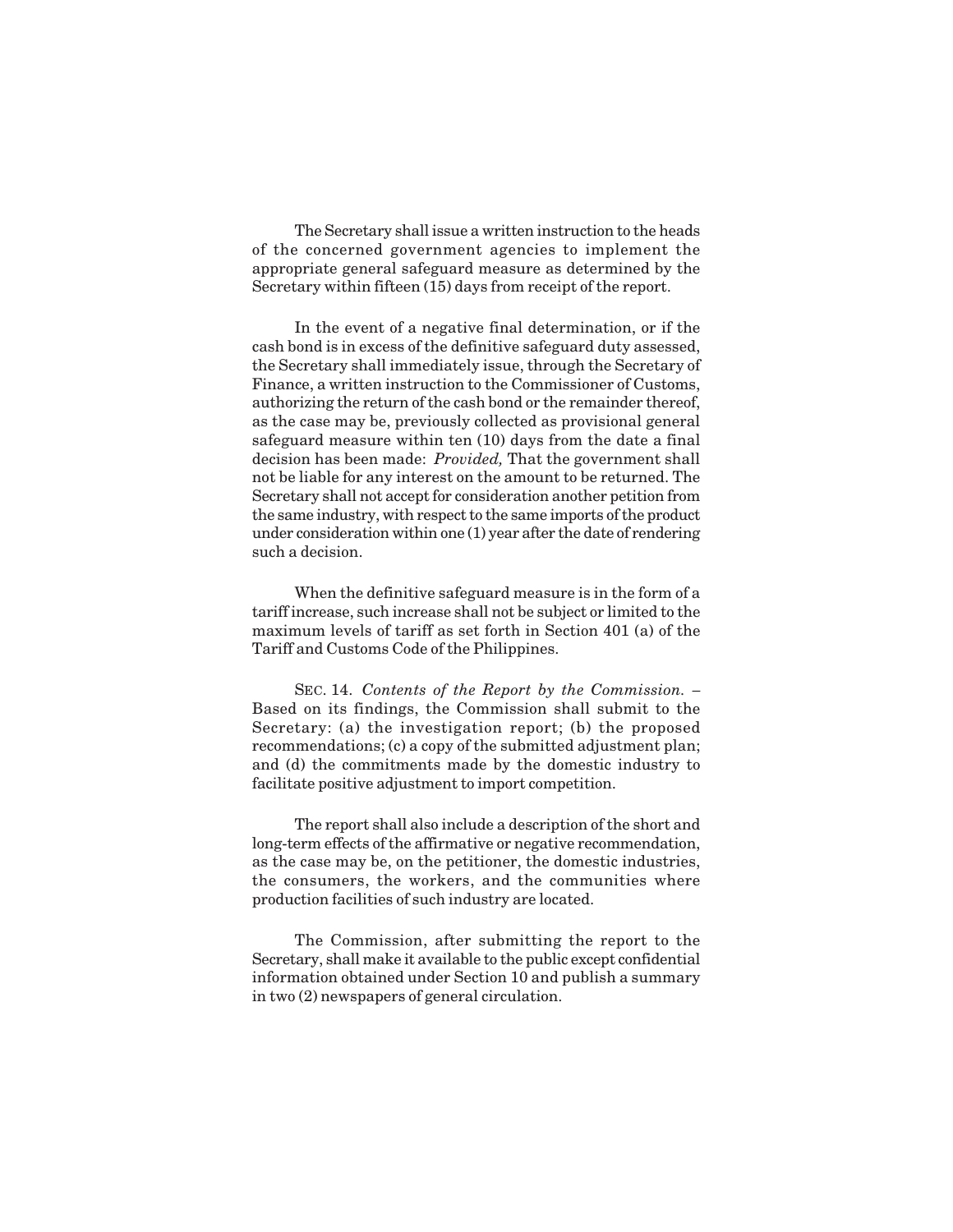SEC. 15. *Limitations on Actions.* – The duration of the period of an action taken under the General Safeguard Provisions of this Act shall not exceed four (4) years. Such period shall include the period, if any, in which provisional safeguard relief under Section 8 was in effect.

The effective period of any safeguard measure, including any extensions thereof under Section 19 may not, in the aggregate, exceed ten (10) years.

(1) Any additional duty, or any duty imposed under this Section may be specific and/or *ad valorem*. It shall be in the amount necessary to prevent or redress or remedy the injury to the domestic industry;

(2) If a quantitative restriction is used, such measure shall not reduce the quantity of imports below the level of a recent period which shall be the average of imports in the last three (3) representative years for which statistics are available, unless clear justification is given that a different level is necessary to prevent or remedy serious injury;

(3) An action described in Section 13 (a), (b), or (c) that has an effective period of more than one (1) year shall be phased down at regular intervals within the period in which the action is in effect; and

(4) Within two (2) years after the expiration of the action, the Secretary shall not accept any further petition for the same article: *Provided, however,* That a safeguard measure with a duration of one hundred eighty (180) days or less may be applied again to the same product if:

- (i) At least one (1) year has elapsed since the date of introduction of the safeguard measure; and
- (ii) Such measure has not been applied on the same product more than twice in the five (5) year period immediately preceding the date of introduction of the measure.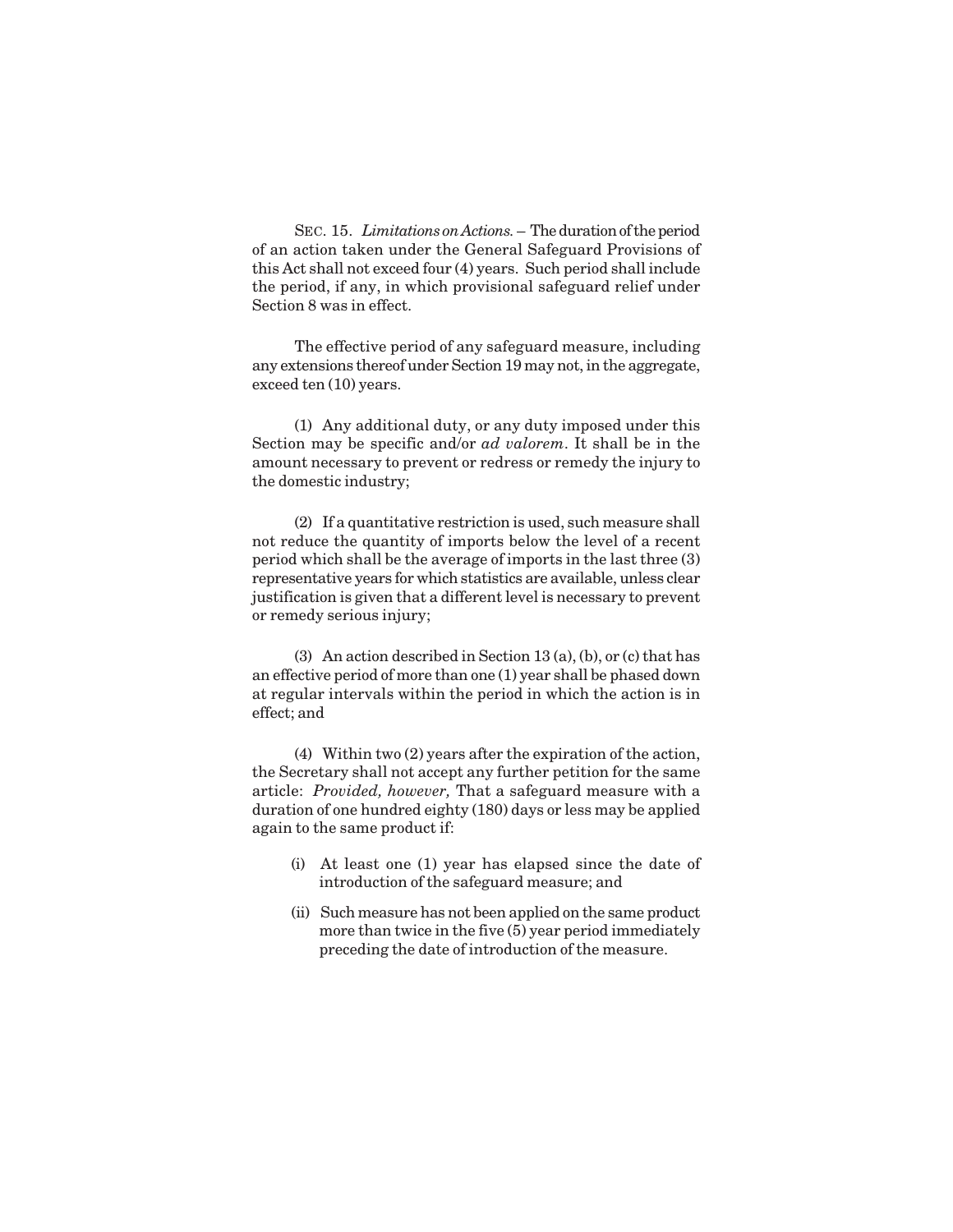SEC. 16. *Monitoring.* – So long as any action taken under Section 13 remains in effect, the Commission shall monitor developments with respect to the domestic industry, including the progress and specific efforts made by workers and firms in the domestic industry to make a positive adjustment to import competition.

(1) If the initial application of action taken under Section 13 exceeds three (3) years, or if an extension of such action exceeds three (3) years, the Commission shall submit to the Secretary a report on the results of the monitoring, not later than the date which is the midpoint of the initial period, and of each such extension, during which the action is in effect.

(2) The Commission, in the preparation of each monitoring report, shall conduct a hearing at which interested parties shall be given reasonable opportunity to be present, to present evidence, and to be heard.

SEC. 17. *Notice of General Safeguard Measure.* – The Secretary shall notify the concerned Committee on Safeguards of the World Trade Organization:

(a) When initiating an action relating to serious injury or threat thereof and the reasons for it;

(b) When adopting a provisional general safeguard measure following a positive preliminary determination; and

(c) When applying or extending a definitive general safeguard measure following a positive final determination.

SEC. 18. *Reduction, Modification, and Termination of Action.* – Action taken under Section 13 may be reduced, modified, or terminated by the Secretary only after:

(a) Taking into account the results of the monitoring indicated in the report submitted by the Commission under Secction 16, he determines that: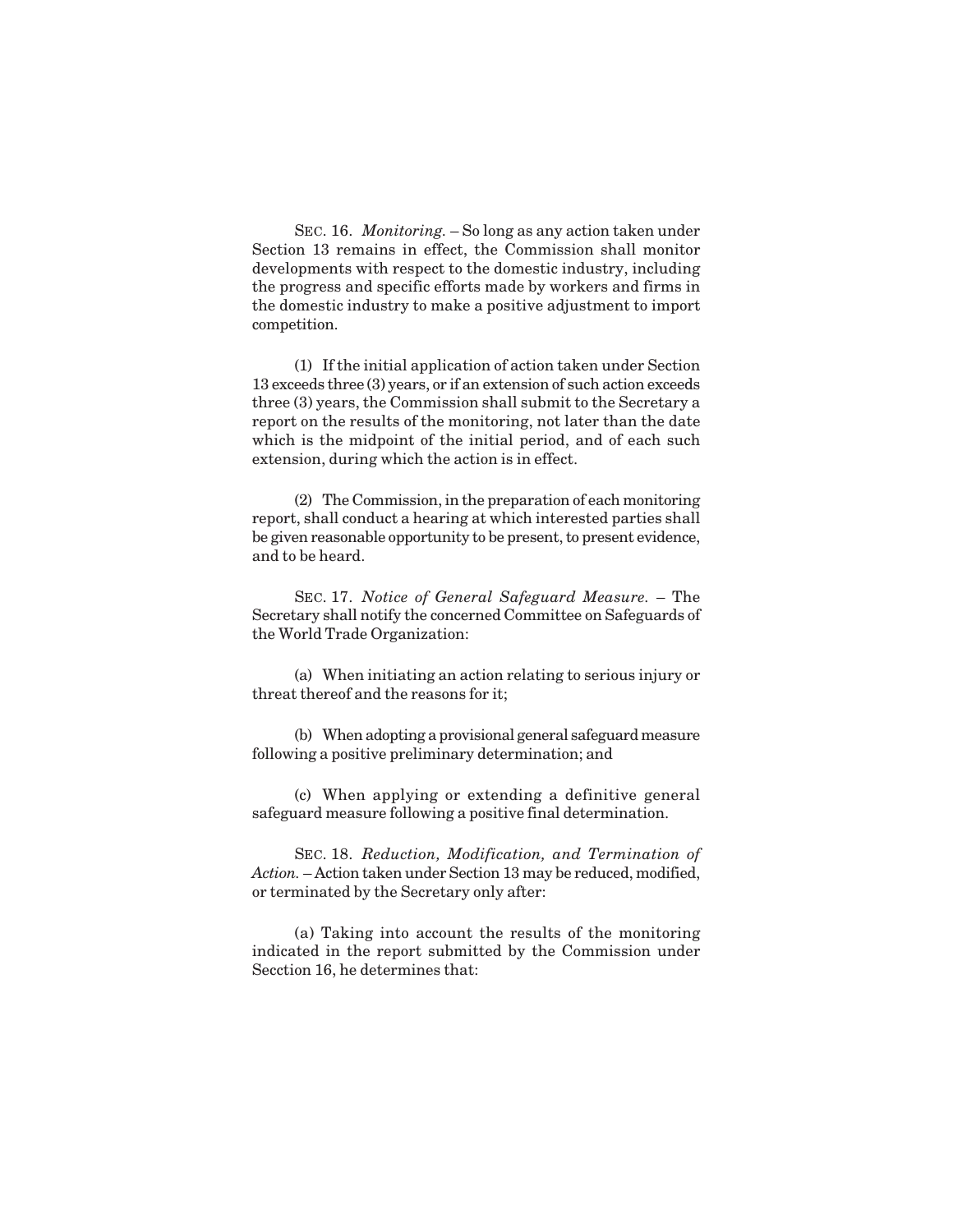- (i) No adequate efforts to make a positive adjustment to import competition have been undertaken by the domestic industry; and
- (ii) Changed economic circumstances have impaired the effectiveness of action taken under Section 13.

(b) A majority of the representatives of the domestic industry submits to the Secretary, at least one (1) year before the expiration, a petition requesting such reduction, modification, or termination on the basis that the domestic industry has made a positive adjustment to import competition.

If reduction, modification, or termination of action is being requested for an action that has been in effect for three (3) years or less, the petitioning industry shall submit its request to the Secretary. The Secretary shall refer the request to the Commission which shall conduct an investigation following the procedures under Section 9, to be completed within sixty (60) days from receipt of the request. The Commission shall submit a report to the Secretary who shall then take action after taking into consideration conditions under Section 16 (1) and (2), not later than thirty (30) days after receipt of the Commission's report.

SEC. 19. *Extension and Re-application of Safeguard Measure.*  $- (1)$  Subject to the review under Section 16, an extension of the measure may be requested by the petitioner if the action continues to be necessary to prevent or remedy the serious injury and there is evidence that the domestic industry is making positive adjustment to import competition.

(2) The petitioner may appeal to the Secretary at least ninety (90) days before the expiration of the measure for an extension of the period by stating concrete reasons for the need thereof and a description of the industry's adjustment performance and future plan. The Secretary shall immediately refer the request to the Commission. Following the procedures required under Section 9, the Commission shall then submit a report to the Secretary not later than sixty (60) days from its receipt of the request. Within seven (7) days from receipt of the report, the Secretary shall issue an order granting or denying the petition.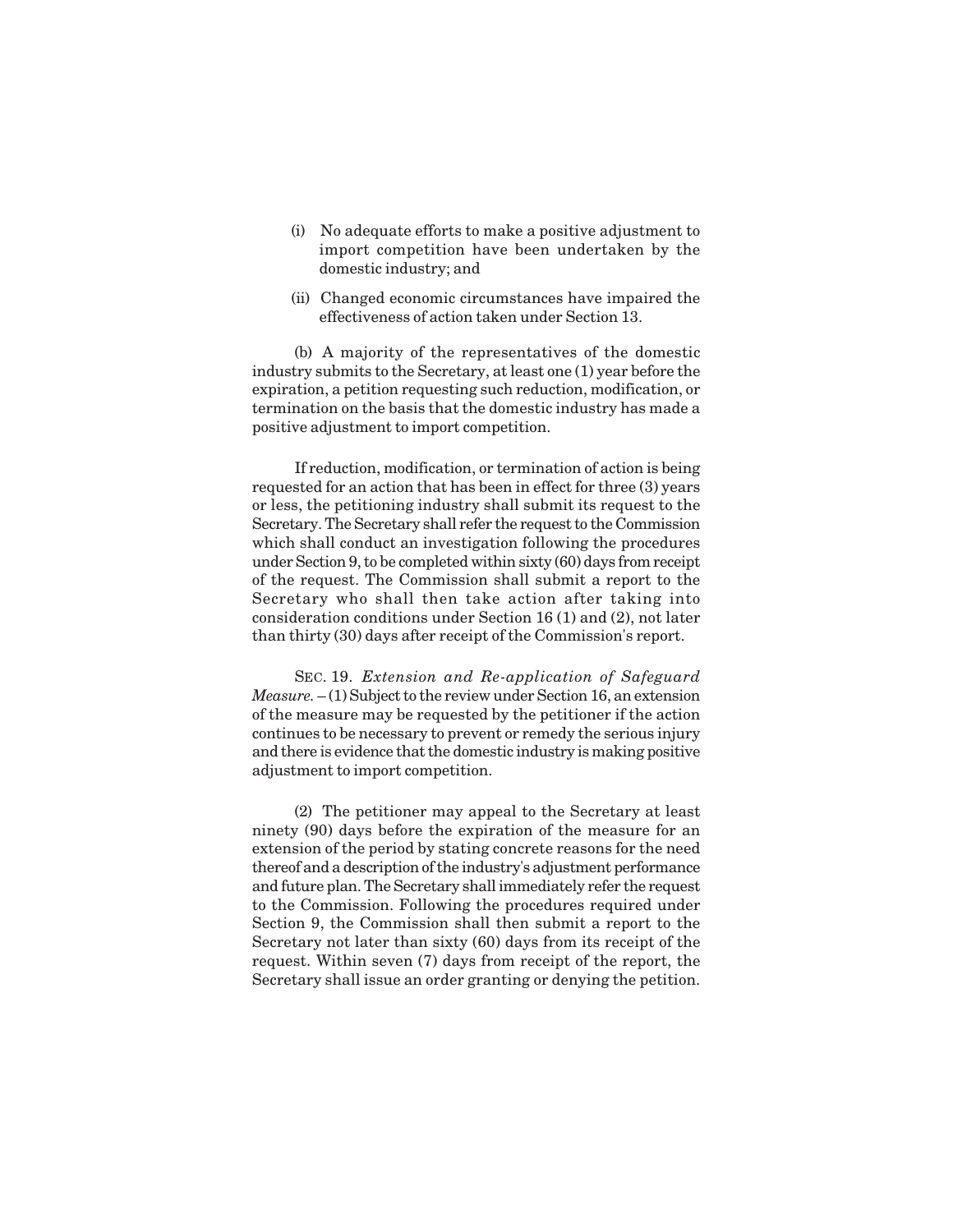In case an extension is granted, the same shall be more liberal than the initial application.

SEC. 20. *Evaluation of Effectiveness of Action.* – After termination of any action under Section 13, the Commission shall evaluate the effectiveness of the actions taken by the domestic industry in facilitating positive adjustment to import competition.

The Commission shall hold a public hearing on the effectiveness of the action at which all interested parties shall be afforded opportunity to present evidence or testimony.

#### CHAPTER III

### SPECIAL SAFEGUARD MEASURE FOR AGRICULTURAL PRODUCTS

SEC. 21. *Authority to Impose the Special Safeguard Measure.* – The Secretary of Agriculture shall issue a department order requesting the Commissioner of Customs, through the Secretary of Finance, to impose an additional special safeguard duty on an agricultural product, consistent with Philippine international treaty obligations, if:

(a) Its cumulative import volume in a given year exceeds its trigger volume, subject to the conditions stated in this Act, in Section 23 below; or but not concurrently; and

(b) Its actual c.i.f. import price is less than its trigger price subject to the conditions stated in this Act, in Section 24 below.

SEC. 22. *Initiation of Action Involving Special Safeguard Measure.* – Any person, whether natural or juridical, may request the Secretary to verify if a particular product can be imposed a special safeguard duty subject to the conditions set in Section 21 of this Act. The request shall include data which would show that the volume of imports of a particular product has exceeded its trigger volume or that the c.i.f. import price of a particular product has gone below its trigger price. The Secretary shall come up with a finding within five (5) working days from the receipt of a request.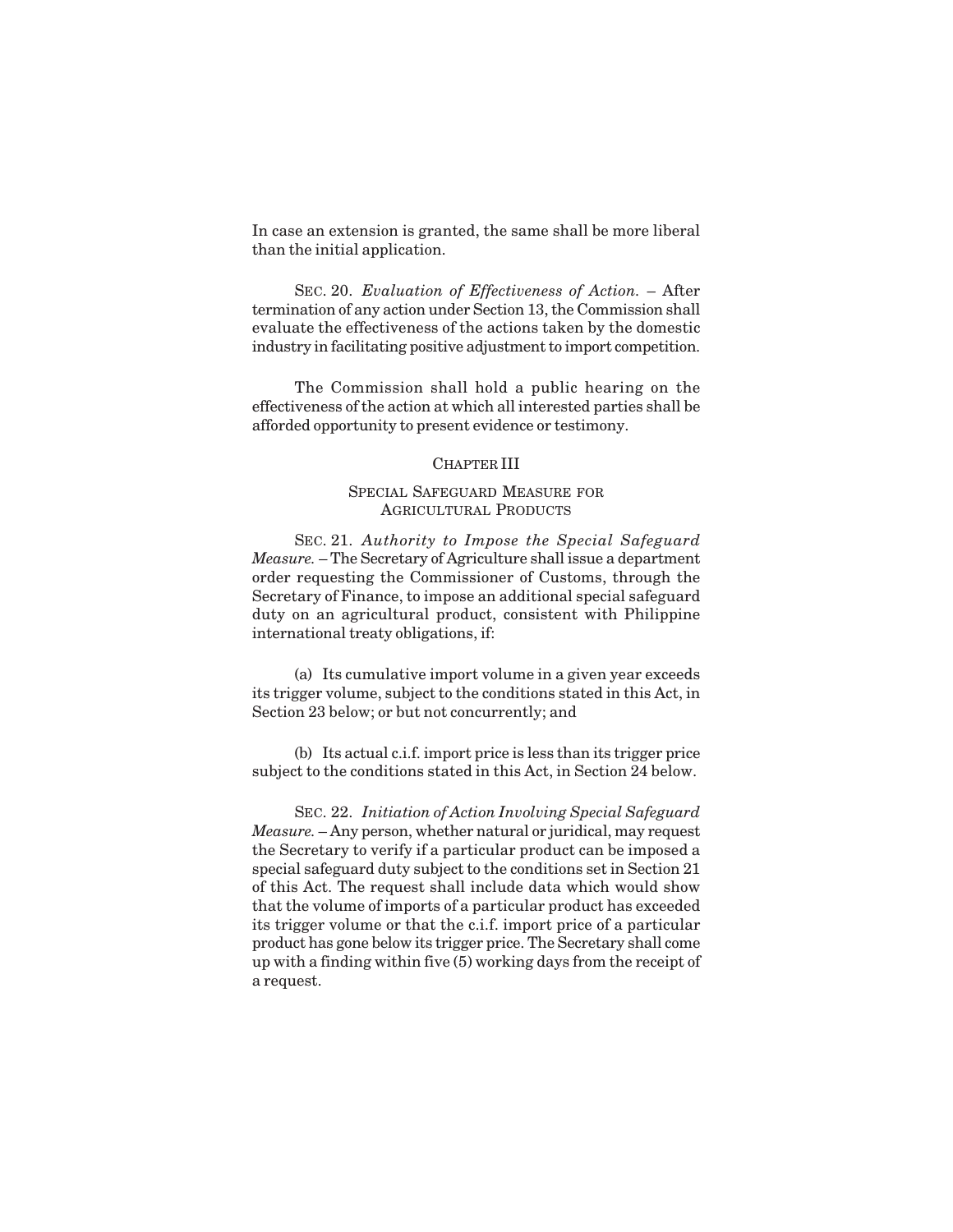The Secretary may, *motu proprio,* initiate the imposition of a special safeguard measure following the satisfaction of the conditions for imposing the measure set in this Chapter.

SEC. 23. *Determination of Special Duty Based on the Volume Test. –* The special safeguard duty allowed to be imposed on the basis of the volume test pursuant to Section 21 (a) of this Act shall be determined as follows:

(a) The trigger volume referred to in Section 21 (a) of this Act is the amount obtained, after adding the change in the annual domestic consumption of the agricultural product under consideration, for the two (2) preceding years for which data are available, to:

- (i) One hundred twenty-five percent (125%) of the average annual volume of imports of the agricultural product under consideration in the three (3) immediately preceding years for which data are available, hereinafter referred to as the average import volume, if the market access opportunity is at most ten percent (10%); or
- (ii) One hundred ten percent (110%) of the average annual import volume, if the market access opportunity exceeds ten percent (10%) but is not more than thirty percent (30%); or
- (iii) One hundred five percent (105%) of the average annual import volume, if the market access opportunity exceeds thirty percent (30%):

*Provided,* That if the change in the volume of domestic consumption mentioned above is not taken into account in computing the trigger volume, the trigger volume shall be equal to one hundred twenty-five percent (125%) of the average import volume for the immediate three (3) preceding years for which data are available, unless a clear justification is given that a different level is necessary to prevent or remedy serious injury: *Provided, further,* That the trigger volume shall at least be one hundred five percent (105%) of the average imports of the agricultural product under consideration.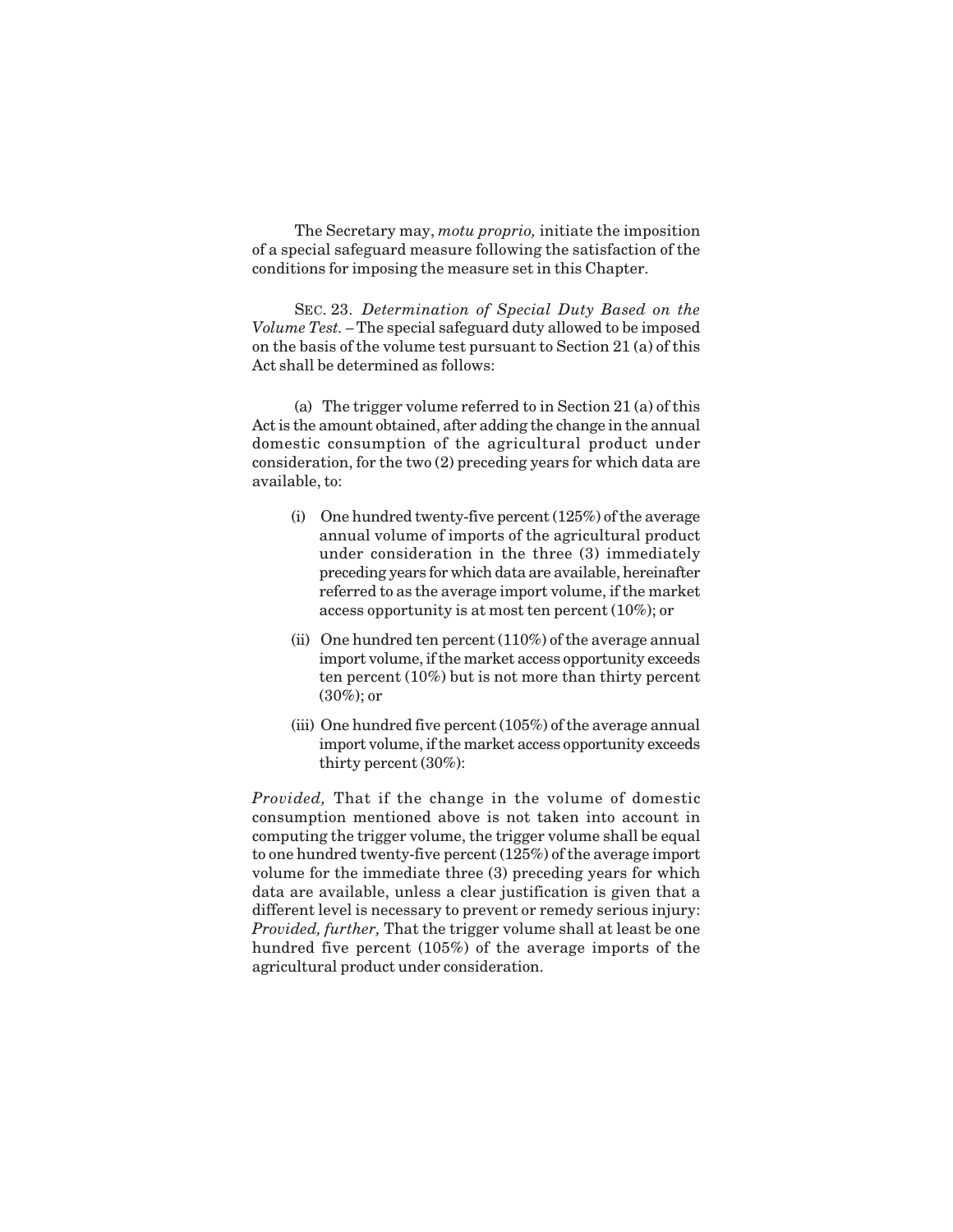(b) The special safeguard duty to be imposed subject to the conditions stated under the volume test shall be appropriately set to a level not exceeding one-third of the applicable out-quota customs duty on the agricultural product under consideration in the year when it is imposed: *Provided,* That this duty shall only be maintained until the end of the year in which it is imposed: *Provided, further,* That this duty may be reduced or terminated in special cases such as when a shortage of a particular agricultural product exists, as determined by the Secretary.

(c) In *transitu* volumes of imports of the agricultural product under consideration at the time the special safeguard duty is imposed shall be exempted from the additional duty. However, such volumes shall be counted in the computation of the cumulative volume of imports of the said agricultural product for the following year.

SEC. 24. *Determination of Special Safeguard Duty Based on the Price Test.* – The additional duty allowed to be imposed on the basis of the price test pursuant to Section 21 (b) of this Act shall be determined as follows:

(a) The trigger price referred to in Section 21 (b) of this Act is the average actual c.i.f. import price or relevant reference price of the agricultural product under consideration from 1986 to 1988, unless clear justification is given that a different reference price is necessary to prevent or remedy serious injury. The Secretary shall publish the list of trigger prices corresponding to each of the agricultural products covered by this Act, after the conduct of public hearings on the subject; and

(b) The special safeguard duty to be imposed subject to the conditions stated under Section 21 (b) of this Act shall be computed as follows:

- (i) Zero, if the price difference is at most ten percent (10%) of the trigger price; or
- (ii) Thirty percent (30%) of the amount by which the price difference exceeds ten percent (10%) of the trigger price,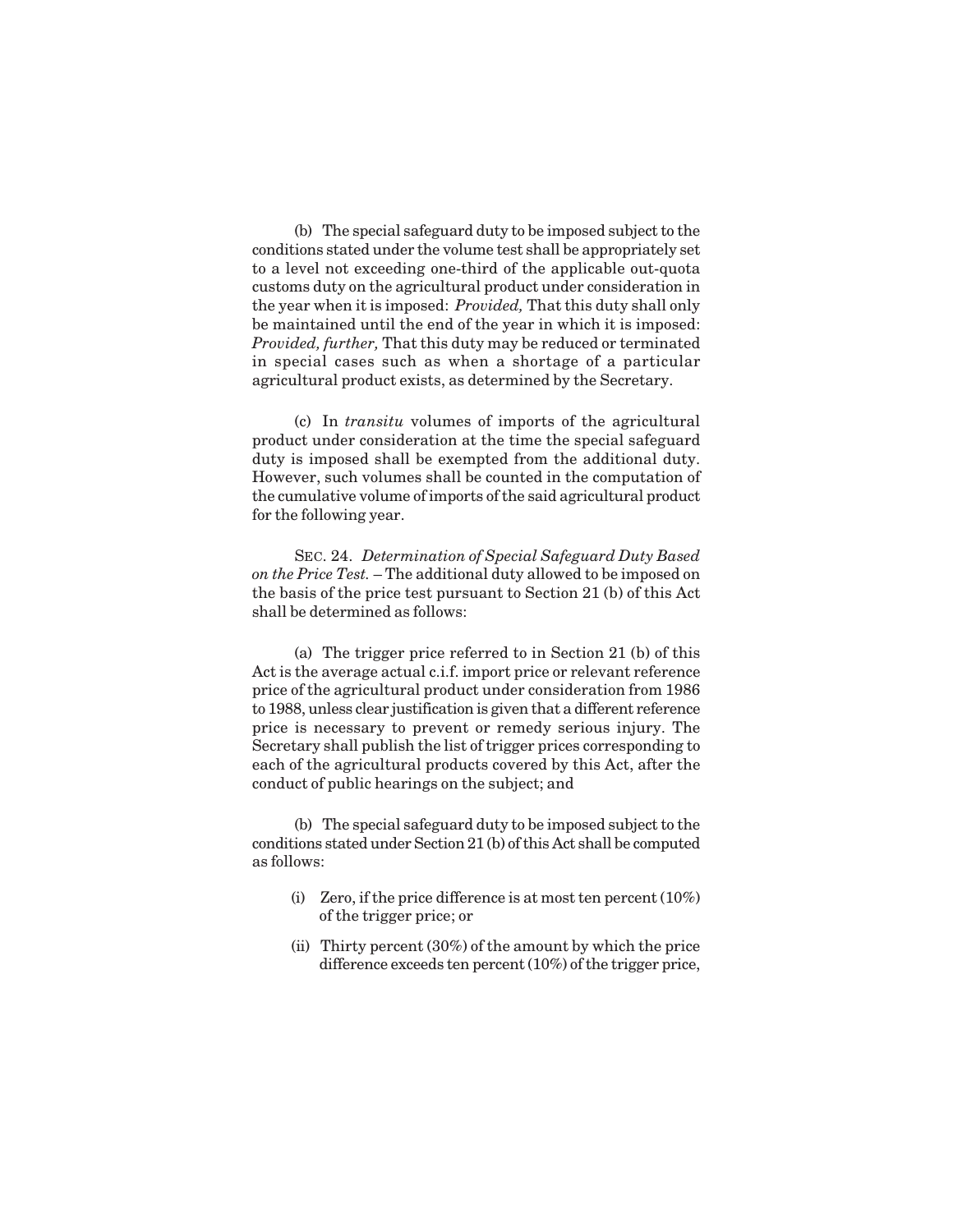if the said difference exceeds ten percent (10%) but is at most forty percent (40%) of the trigger price; or

- (iii) Fifty percent (50%) of the amount by which the price difference exceeds forty percent (40%) of the trigger price, plus the additional duty imposed under Section 24 (b) (ii), if the said difference exceeds forty percent (40%) but is at most sixty percent (60%) of the trigger price; or
- (iv) Seventy percent (70%) of the amount by which the price difference exceeds sixty percent (60%) of the trigger price, plus the additional duties imposed under Section 24 (b)(ii) and (b)(iii), if the said difference exceeds sixty percent (60%) and is at most seventy-five percent (75%) of the trigger price; or
- (v) Ninety percent (90%) of the amount by which the price difference exceeds seventy-five percent (75%) of the trigger price; plus the additional duties imposed under Section 24 (b)(ii), (b)(iii), and (b)(iv), if the said difference exceeds seventy-five percent (75%) of the trigger price.

As far as practicable, a special safeguard measure determined under the provisions of this Section shall not be resorted to when the volume of the imported agricultural product under consideration is declining.

SEC. 25. *Agricultural Products Subject to Minimum Access Volume Commitments.* – The special safeguard duty shall not apply to the volumes of the imported agricultural product under consideration that are brought into the country under the minimum access volume mechanism: *Provided, however,* That these volumes shall be included in computing the cumulative volume of imports of the said agricultural product pursuant to Section 21 (a) of this Act.

SEC. 26. *Perishable and Seasonal Agricultural Products.* – Shorter time periods and different reference prices may be used in determining the applicable special safeguard measure taking into account the special characteristics of perishable and seasonal agricultural imports.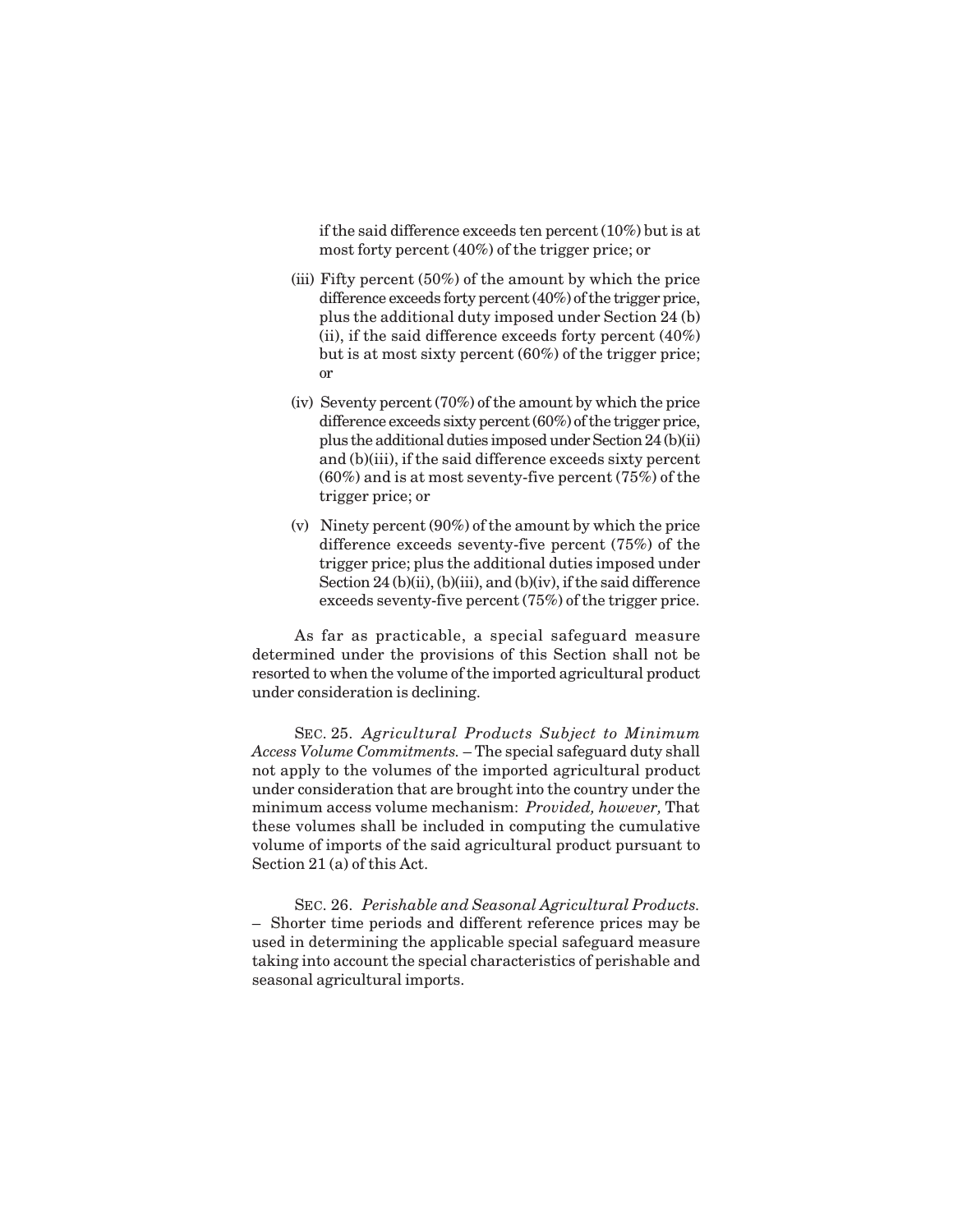SEC. 27. *Notice of Special Safeguard Measure. –* The Secretary shall make the administration of the safeguard measure transparent by giving notice in writing to the WTO Committee on Agriculture, in advance to the extent practicable, but in any event within ten (10) days from the implementation of such measure: *Provided, however,* That for perishable and seasonal agricultural products, notification shall be made from the first action in any period.

The notice shall include relevant data or as may be deemed necessary, information and methods used in cases where changes in consumption volumes must be allocated to individual tariff lines subject to action under Chapter III of this Act.

Where a special safeguard measure action is taken under the provisions of this Act, the Secretary shall consult with interested WTO members and provide all relevant information on the conditions of the application of such action.

SEC. 28. *Duration of Special Safeguard Measures.* – The special safeguard measures for agricultural products shall lapse with the duration of the reform process in agriculture as determined in the WTO. Thereafter, recourse to safeguard measures shall be subject to the provisions on general safeguard measures as provided in Chapter II of this Act.

# CHAPTER IV

#### SPECIAL PROVISIONS

SEC. 29. *Judicial Review. –* Any interested party who is adversely affected by the ruling of the Secretary in connection with the imposition of a safeguard measure may file with the Court of Tax Appeals, a petition for review of such ruling within thirty (30) days from receipt thereof: *Provided, however,* That the filing of such petition for review shall not in any way stop, suspend or otherwise toll the imposition or collection of the appropriate tariff duties or the adoption of other appropriate safeguard measures, as the case may be.

The petition for review shall comply with the same requirements and shall follow the same rules of procedure and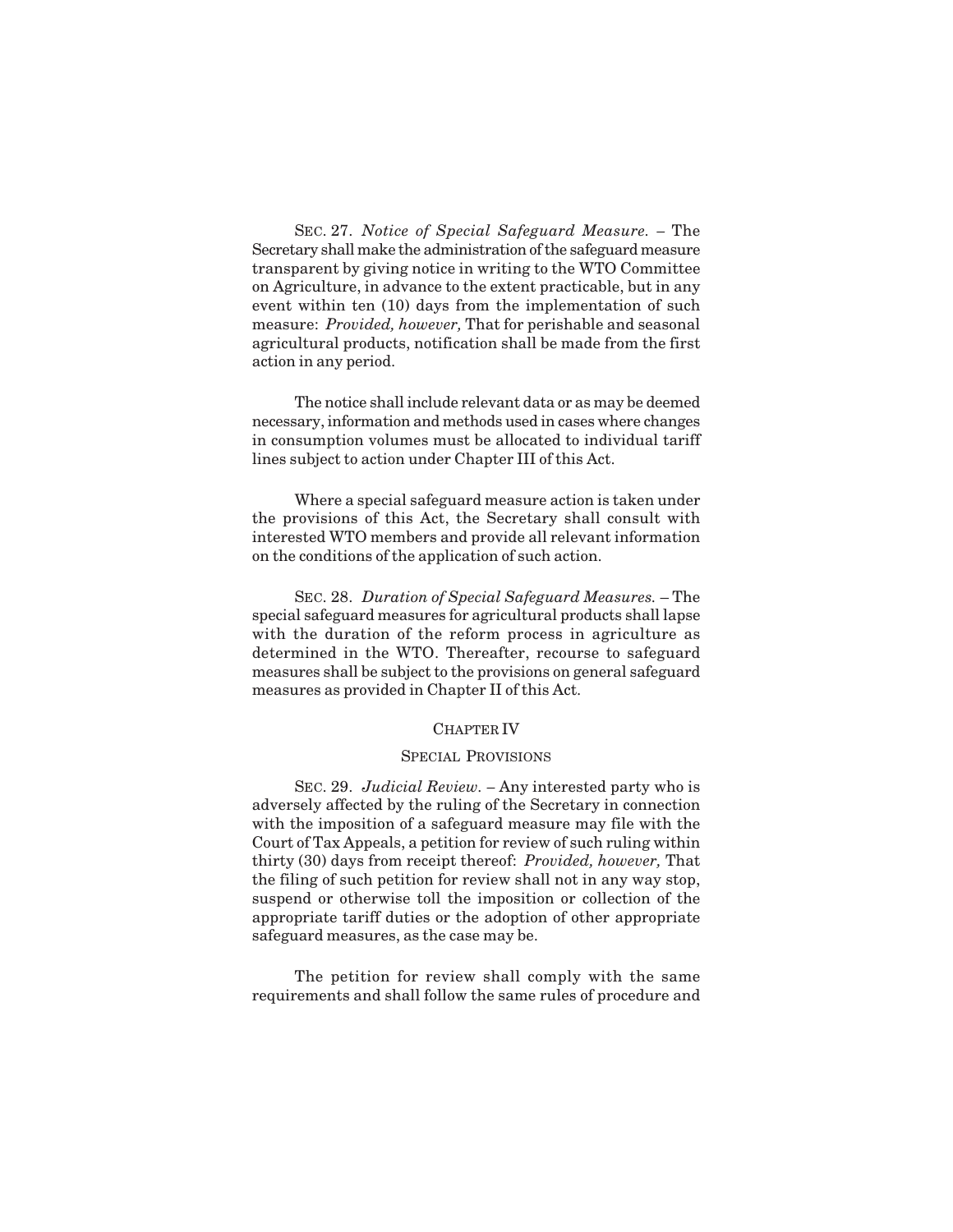shall be subject to the same disposition as in appeals in connection with adverse rulings on tax matters to the Court of Appeals.

SEC. 30*. Penalty Clause.* – Any government official or employee who shall fail to initiate, investigate, and implement the necessary actions as provided in this Act and the rules and regulations to be issued pursuant hereto, shall be guilty of gross neglect of duty and shall suffer the penalty of dismissal from public service and absolute disqualification from holding public office.

SEC. 31. *Prohibition of Concurrent Recourse to Safeguard Measures.* – There shall be no recourse to the use of the general safeguard measure under Chapter II of this Act concurrently with the special safeguard measure as provided for under Chapter III of this Act and vice-versa.

SEC. 32. *Issuance of Implementing Rules and Regulations.* – Within sixty (60) days after the effectivity of this Act, the Department of Agriculture and the Department of Trade and Industry in consultation with the Department of Finance, the Bureau of Customs, the National Economic and Development Authority, and the Tariff Commission, after consultations with domestic industries and with the approval of the Congressional Oversight Committee which is hereby created under this Act, shall promulgate the necessary rules and regulations to implement this Act.

SEC. 33*. Oversight.* – There shall be a Congressional Oversight Committee composed of the Chairmen of the Committee on Trade and Industry, the Committee on Ways and Means, and the Committee on Agriculture of both the Senate and the House of Representatives to oversee the implementation of this Act.

SEC. 34. *Administrative System Support.* – Upon the effectivity of this Act, any sum as may be necessary for the Department of Agriculture, the Department of Trade and Industry, and the Tariff Commission to undertake their functions efficiently and effectively shall be included in the General Appropriations Act.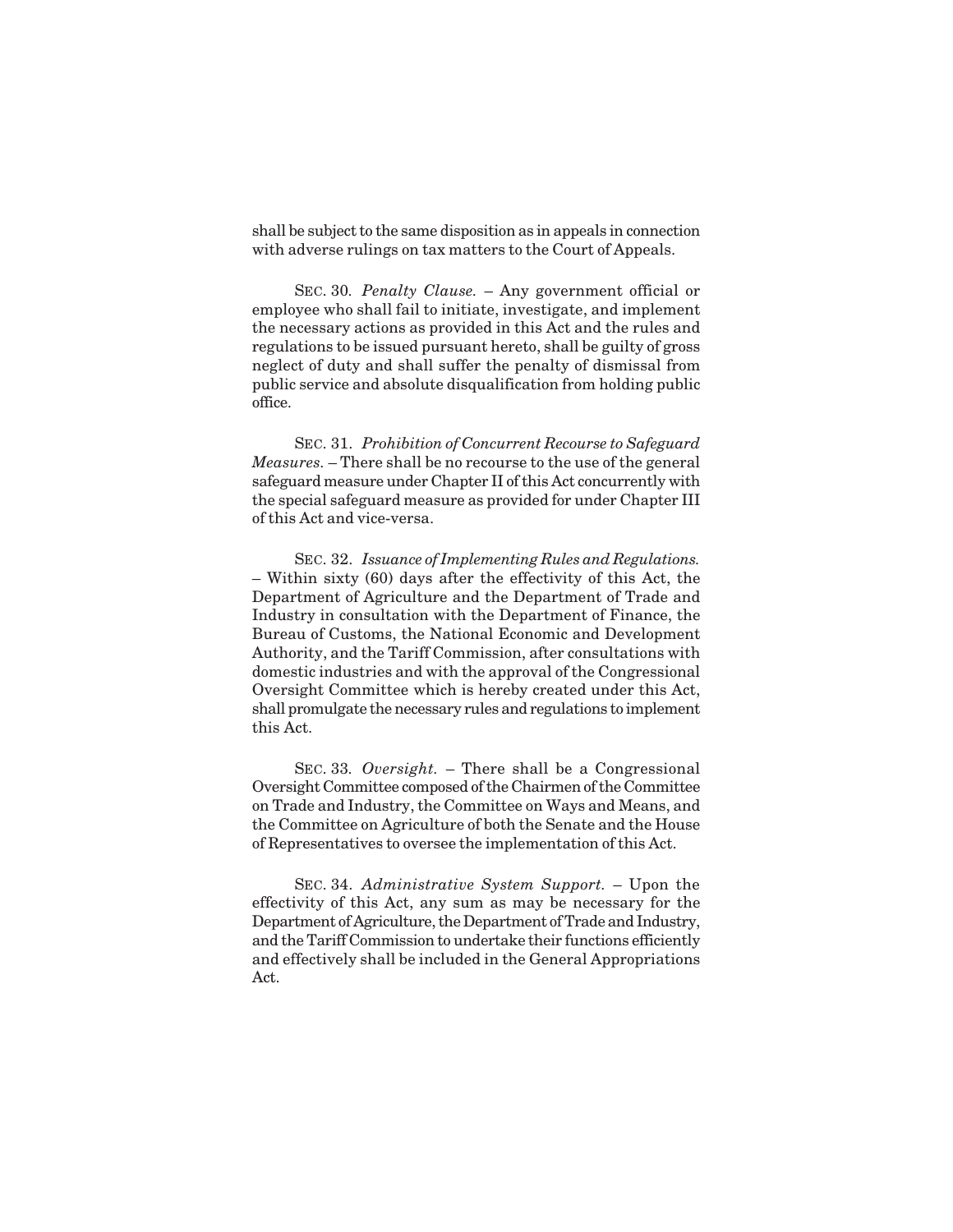The aforementioned government agencies are hereby authorized to collect such fees, charges, and safeguard duties that are deemed necessary. Fifty percent (50%) of the revenue collected from such fees, charges, and safeguard duties shall be set aside in a Remedies Fund which shall be earmarked for the use of these agencies in the implementation of remedies, including the safeguard measures. The remaining fifty percent (50%) shall be deposited under a special account to be created in the National Treasury and shall be earmarked for competitiveness enhancement measures for the industries affected by the increased imports. The disposition thereof shall be determined through the General Appropriations Act.

SEC. 35. *Assistance to Farmers and Fisherfolk.* – To safeguard and enhance the interest of farmers and fisherfolk, nothing in this Act shall in any manner affect the provisions of Republic Act No. 8435, otherwise known as the Agriculture and Fisheries Modernization Act.

SEC. 36. *Conditions for Application of Safeguard Measures.* – In the application of any safeguard measure under this Act, the following conditions must be observed:

(1) All actions must be transparent and shall not allow any anti-competitive, monopolistic or manipulative business devise; and

(2) Pursuant to the non-impairment clause of the Constitution, nothing in this Act shall impair the obligation of existing supply contracts.

SEC. 37. *Separability Clause. –* If any provision of this Act is held invalid, the other provisions of this Act not affected shall remain in force and effect.

SEC. 38. *Repealing Clause.* – All laws, decrees, rules and regulations, executive or administrative orders and such other presidential issuances as are inconsistent with any of the provisions of this Act are hereby repealed, amended or otherwise modified accordingly.